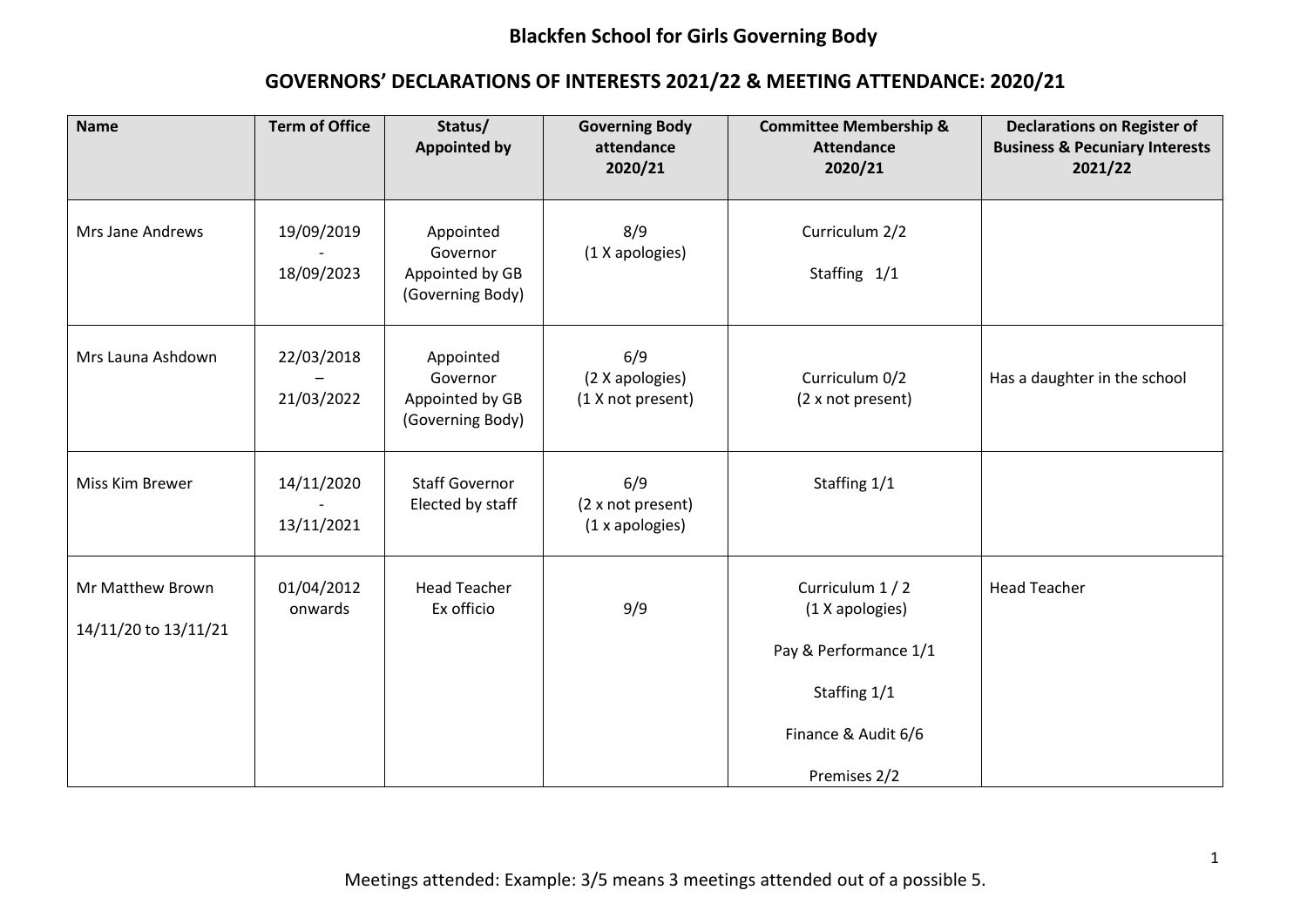| <b>Name</b>                                        | <b>Term of Office</b>    | Status/<br><b>Appointed by</b>                               | <b>Governing Body</b><br>attendance<br>2020/21 | <b>Committee Membership &amp;</b><br><b>Attendance</b><br>2020/21                                                             | <b>Declarations on Register of</b><br><b>Business &amp; Pecuniary Interests</b><br>2021/22                                                                     |
|----------------------------------------------------|--------------------------|--------------------------------------------------------------|------------------------------------------------|-------------------------------------------------------------------------------------------------------------------------------|----------------------------------------------------------------------------------------------------------------------------------------------------------------|
| Mrs Anita Dhorajiwala                              | 12/10/2018<br>11/10/2022 | Appointed<br>Governor<br>Appointed by GB<br>(Governing Body) | 8/9<br>(1 x apologies)                         | Curriculum 1 / 2<br>(1 x apologies)<br>Staffing 0/1<br>(1 X not present)                                                      | Has a daughter in the school                                                                                                                                   |
| Mr Stuart Fitz-Gerald<br><b>Chair of Governors</b> | 28/11/2020<br>27/11/2024 | Appointed<br>Governor<br>Appointed by GB<br>(Governing Body) | 9/9                                            | Curriculum (Chair) 1 / 2<br>(1 x apologies)<br>Staffing 0/1<br>(1 x apologies)<br>Finance & Audit 6/6<br>Premises (Chair) 2/2 |                                                                                                                                                                |
| Ms Danielle Moore                                  | 22/03/2018<br>21/03/2022 | Parent Governor<br>Elected by parents                        | 7/9<br>(2 x apologies)                         | Curriculum 2/2<br>Staffing 0/1<br>(1 x apologies)                                                                             | Employee of London Borough of<br><b>Bexley (Early Career Teacher</b><br>Manager)<br>D & A Property<br>Has a friend/neighbour who<br>works in the school office |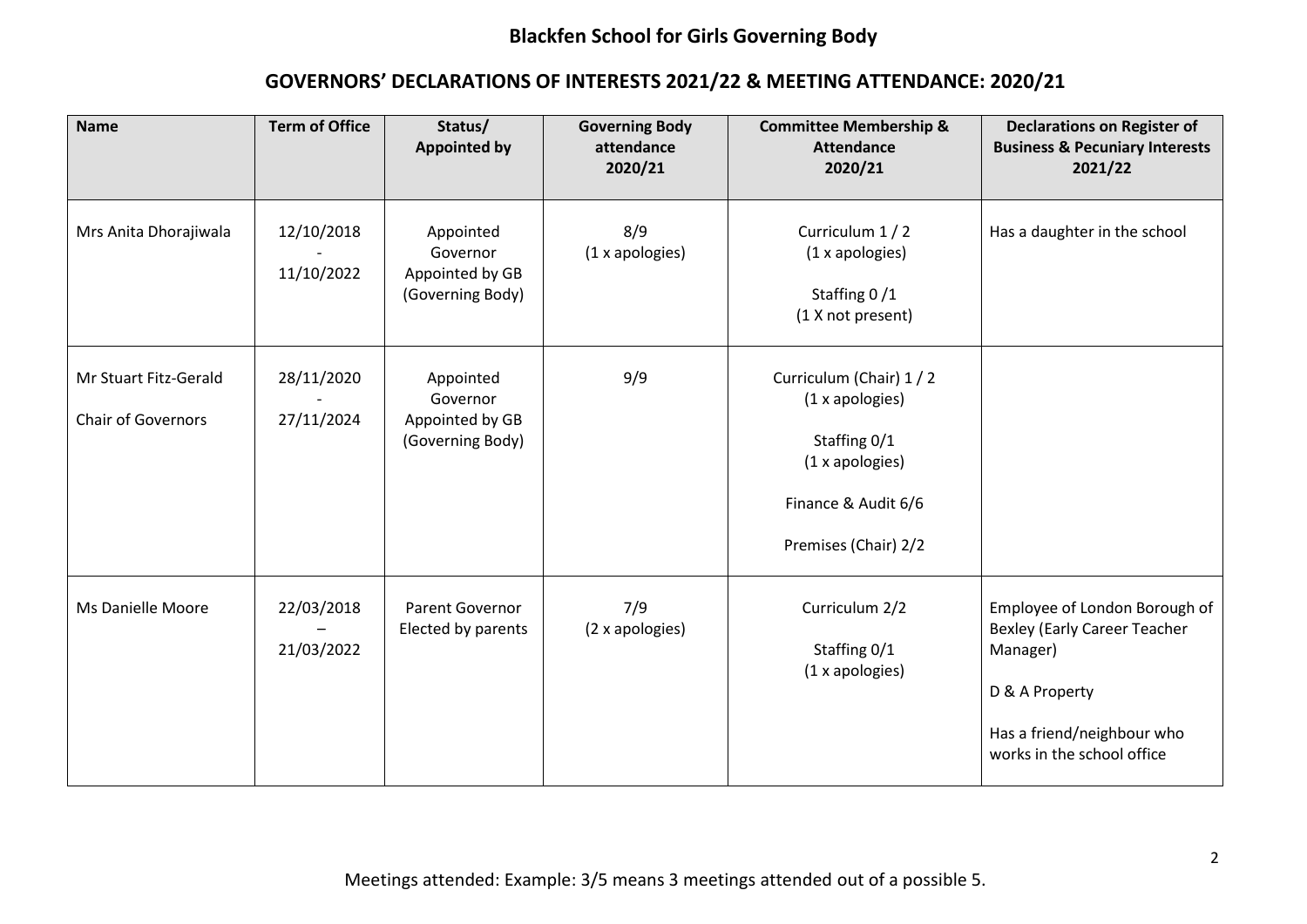| <b>Name</b>                                           | <b>Term of Office</b>    | Status/<br><b>Appointed by</b>                               | <b>Governing Body</b><br>attendance<br>2020/21 | <b>Committee Membership &amp;</b><br><b>Attendance</b><br>2020/21            | <b>Declarations on Register of</b><br><b>Business &amp; Pecuniary Interests</b><br>2021/22                                        |
|-------------------------------------------------------|--------------------------|--------------------------------------------------------------|------------------------------------------------|------------------------------------------------------------------------------|-----------------------------------------------------------------------------------------------------------------------------------|
| Mr Trevor Perrin                                      | 16/03/2021<br>15/03/2025 | Appointed<br>Governor<br>Appointed by GB<br>(Governing Body) | 9/9                                            | Staffing 1/1<br>Finance & Audit 6/6<br>Pay & Performance 1/1<br>Premises 2/2 | Trustee - Crossroads South East<br>London<br>Member of Bexley Schools<br>Forum<br>Member of Bexley Governors<br>Forum (Executive) |
| Ms Janet Mary Phelps<br>Co-Vice-Chair of<br>Governors | 11/09/2018<br>10/09/2022 | Appointed<br>Governor<br>Appointed by GB<br>(Governing Body) | 9/9                                            | Curriculum 2/2<br>Staffing 0/1<br>(1 x apologies)                            | Husband is a Governor at Hook<br>Lane Primary School<br>Son is a teacher at Dartford<br><b>Grammar School for Boys</b>            |
| Miss Verity Smith                                     | 26/11/2019<br>25/11/2023 | <b>Staff Governor</b><br>Elected by staff                    | 9/9                                            |                                                                              |                                                                                                                                   |
| Mr William A Stone                                    | 27/06/2018<br>26/06/2022 | Appointed<br>Governor<br>Appointed by GB<br>(Governing Body) | 7/9<br>(1 x 1 x 1)<br>(1 x not present)        | Staffing (Chair) 1/1<br>Pay & Performance 1/1                                | Academy Executive Secretary at<br>St Columba's Catholic Boys<br>School                                                            |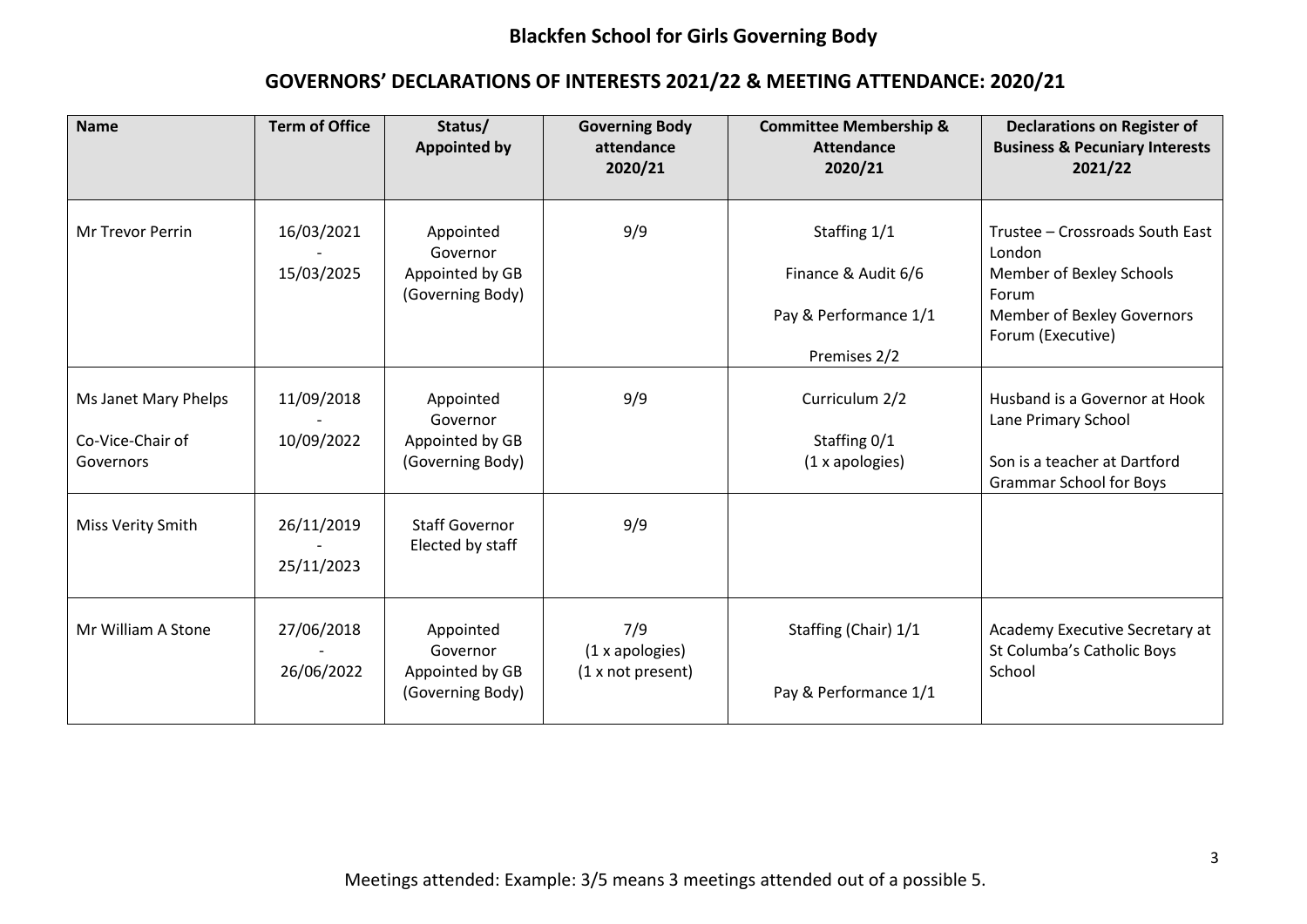| <b>Name</b>                                                  | <b>Term of Office</b>    | Status/<br><b>Appointed by</b>                               | <b>Governing Body</b><br>attendance<br>2020/21 | <b>Committee Membership &amp;</b><br><b>Attendance</b><br>2020/21                                                                 | <b>Declarations on Register of</b><br><b>Business &amp; Pecuniary Interests</b><br>2021/22                                             |
|--------------------------------------------------------------|--------------------------|--------------------------------------------------------------|------------------------------------------------|-----------------------------------------------------------------------------------------------------------------------------------|----------------------------------------------------------------------------------------------------------------------------------------|
| Mrs Carol Susan<br>Townsend<br>Co-Vice-Chair of<br>Governors | 22/06/2021<br>21/06/2025 | Appointed<br>Governor<br>Appointed by GB<br>(Governing Body) | 7/9<br>(2 x apologies)                         | Curriculum 2/2<br>Staffing 1/1<br>Finance & Audit 3/6<br>(3 x apologies)<br>Premises 0/2 (2 x apologies)<br>Pay & Performance 1/1 |                                                                                                                                        |
| <b>Mrs Louise Twiner</b>                                     | 22/03/2018<br>21/03/2022 | Parent Governor<br>Elected by parents                        | 7/9<br>(2 x apologies)                         | Finance & Audit 5/6<br>(1 x apologies)                                                                                            |                                                                                                                                        |
| Miss Lisa Watkins                                            | 03/12/2019<br>02/12/2023 | Parent Governor<br>Elected by parents                        | 8/9<br>(1 x apologies)                         | Finance & Audit 2/6<br>(4 x apologies)<br>Premises 1/2<br>(1 x apologies)                                                         | Company Director of S & L<br><b>Technical Services Ltd</b><br>Partner is also a Company<br>Director of S & L Technical<br>Services Ltd |